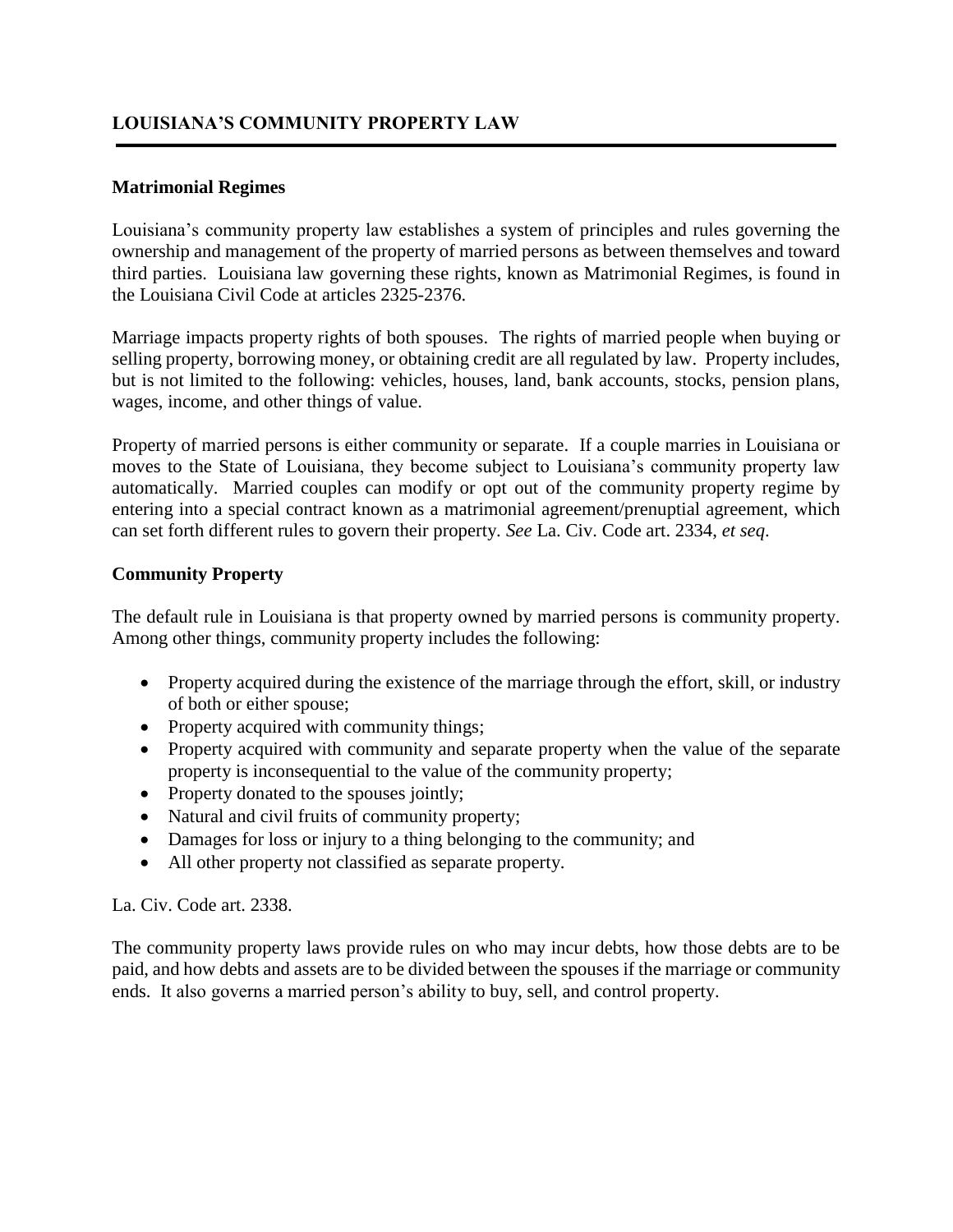## **Separate Property**

The separate property of a spouse is his exclusively. It includes, but is not limited to, the following:

- Property acquired by a spouse prior to marriage;
- Property acquired by a spouse with separate things;
- Property acquired with separate and community things when the value of the community things is inconsequential to the value of the separate property;
- Property acquired by a spouse by inheritance or donation to him individually;
- Certain damages awarded a spouse; and
- Things acquired by a spouse as a result of a voluntary partition of community property during the community property regime.

La. Civ. Code art. 2341.

# **Commonly Misunderstood Facts about Property**

The way an asset is titled does not always control whether property is separate or community. It is necessary to look at the source of the funds used to purchase the asset. If community funds were used, it is usually community property, even if titled in only one spouse's name.

Marriage alone does not automatically convert existing separate property into community property.

It is possible for separate property to lose its identity as separate property by commingling that property with community property.

### **Marriage Contracts/Matrimonial Agreements/Prenuptial Agreements**

Matrimonial agreements allow for the renunciation, termination or modification of community property. Spouses may enter into a matrimonial agreement before or during marriage as to all matters that are not prohibited by law or public policy; however, the timing of when the contract is entered into determines whether court approval is required.

Prior to marriage, court approval is not required to enter into a matrimonial agreement, and a couple may set forth how they want their property owned and controlled.

After marriage, spouses may enter into a matrimonial agreement that modifies or terminates community property only by filing a joint petition with the court. Then, the court must make a determination that the agreement serves the best interests of the parties and that spouses understand the law and rules.

Married persons from another state that move into Louisiana and establish a domicile in Louisiana that do not wish to have their property become community property have one year to enter into a matrimonial agreement without court approval. La. Civ. Code art. 2329.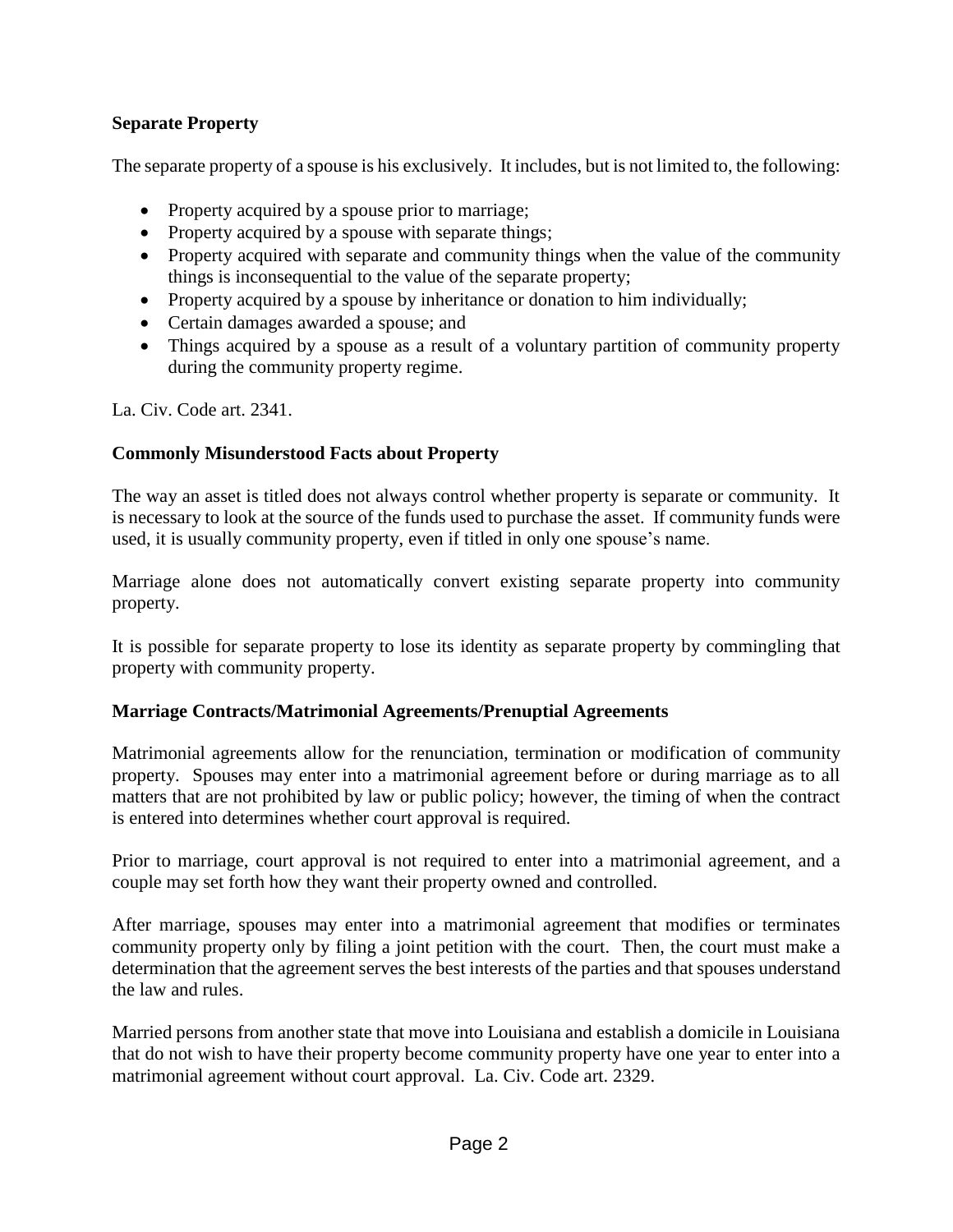### **Summary:**

- Marriage may change your property rights to a community property regime.
- Louisiana's community property law will apply if you do not enter into a marriage contract establishing a separate property regime or otherwise modifying the community property regime.
- You may enter into a matrimonial agreement before or after you are married.
- Contracts entered into after marriage generally require a court's approval.
- A matrimonial agreement must be signed by the spouses in the presence of a notary public and two witnesses or executed under private signature duly acknowledged by the spouses.
- Community property laws may have tax consequences affecting property and inheritance of property.
- It is important to distinguish between federal tax consequences and community property rights under state law.
- If you need more assistance in understanding the community property laws, tax ramifications of marriage, or if you are thinking about entering into a matrimonial agreement, you should consult a private attorney.
- The Lawyer Referral Services referenced in this pamphlet can help you find an attorney who may be able to assist you.
- In large cities, call your legal aid office for assistance if you cannot afford a lawyer.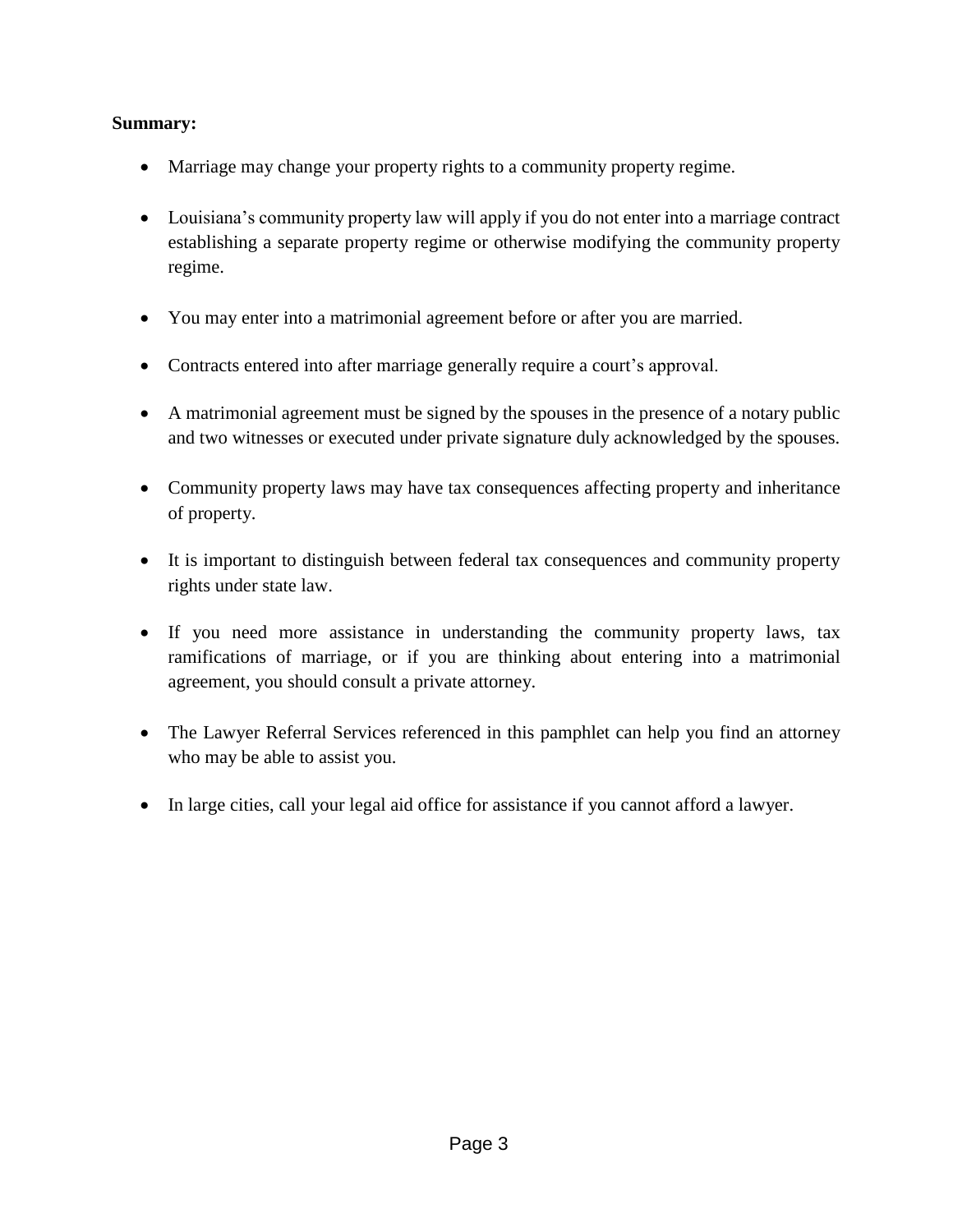**Resources:**

**Statewide Lawyer Referral and Information Service 888-503-5747**

> **Louisiana State Bar Association [www.lsba.org](http://www.lsba.org/)**

**Local Bar Services Baton Rouge: 225-344-4803 Lafayette: 337-237-4700 New Orleans: 504-525-7453 Shreveport: 318-221-8104 Lake Charles/Southwest Louisiana: 337-497-0090**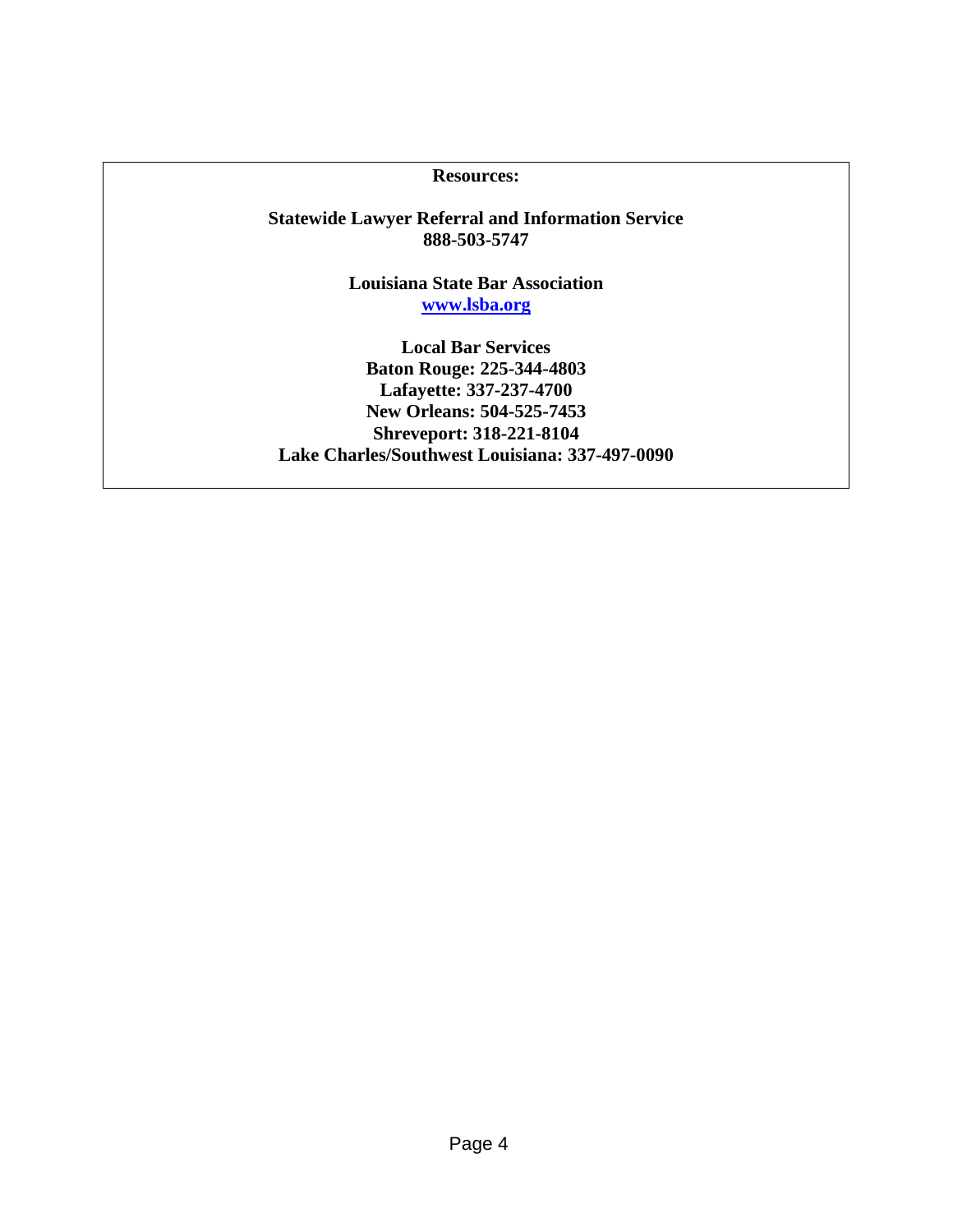# **THE COVENANT MARRIAGE ACT**

### **Covenant Marriage**

Louisiana enacted a stronger, alternative form of marriage called the covenant marriage. Parties to a covenant marriage understand and agree that marriage is a lifelong relationship. Louisiana law governing covenant marriage is found at Louisiana Revised Statutes 9:272-276.

### **Creating a Covenant Marriage**

In order to enter into a covenant marriage, a couple must do the following:

- Obtain premarital counseling. La. R.S. 9:272 (A).
- Declare their intent to contract a covenant marriage on their application for a marriage license as provided in La. R.S. 9:272 (B); *See also* La. R.S. 9:224(C) and La. R.S. 9:273.
- Execute a declaration of intent to contract a covenant marriage. La. R.S. 9:273.
- File the application for a marriage license and the declaration of intent with the official who issues the marriage license. La. R.S. 9:272.

### **Contents of Declaration of Intent**

A declaration of the intent to contract a covenant marriage shall contain all of the following:

- A recitation signed by both parties. See La. R.S. 9:273. The recitation must be prepared in duplicate originals, one of which shall be retained by the parties and the other, together with the affidavit and attestation, shall be filed with the official who issues the marriage license.
- An affidavit by the parties attesting they have received premarital counseling from a priest, minister, rabbi, clerk of the Religious Society of Friends, any clergyman of any religious sect, or a professional marriage counselor. Certain information must be discussed in the counseling. See La. R.S. 9:273.
- An attestation signed by the counselor and attached to or included in the parties' affidavit, confirming that the couple was counseled as to the nature and purpose of the marriage. La. R.S. 9:273.
- The signature of both parties witnessed by a notary. La. R.S. 9:273.
- If one or both of the parties are minors, the written consent or authorization of those persons required under the Children's Code to consent to or authorize the marriage of minors. See La. Ch. Code art. 1545; La. R.S. 9:273.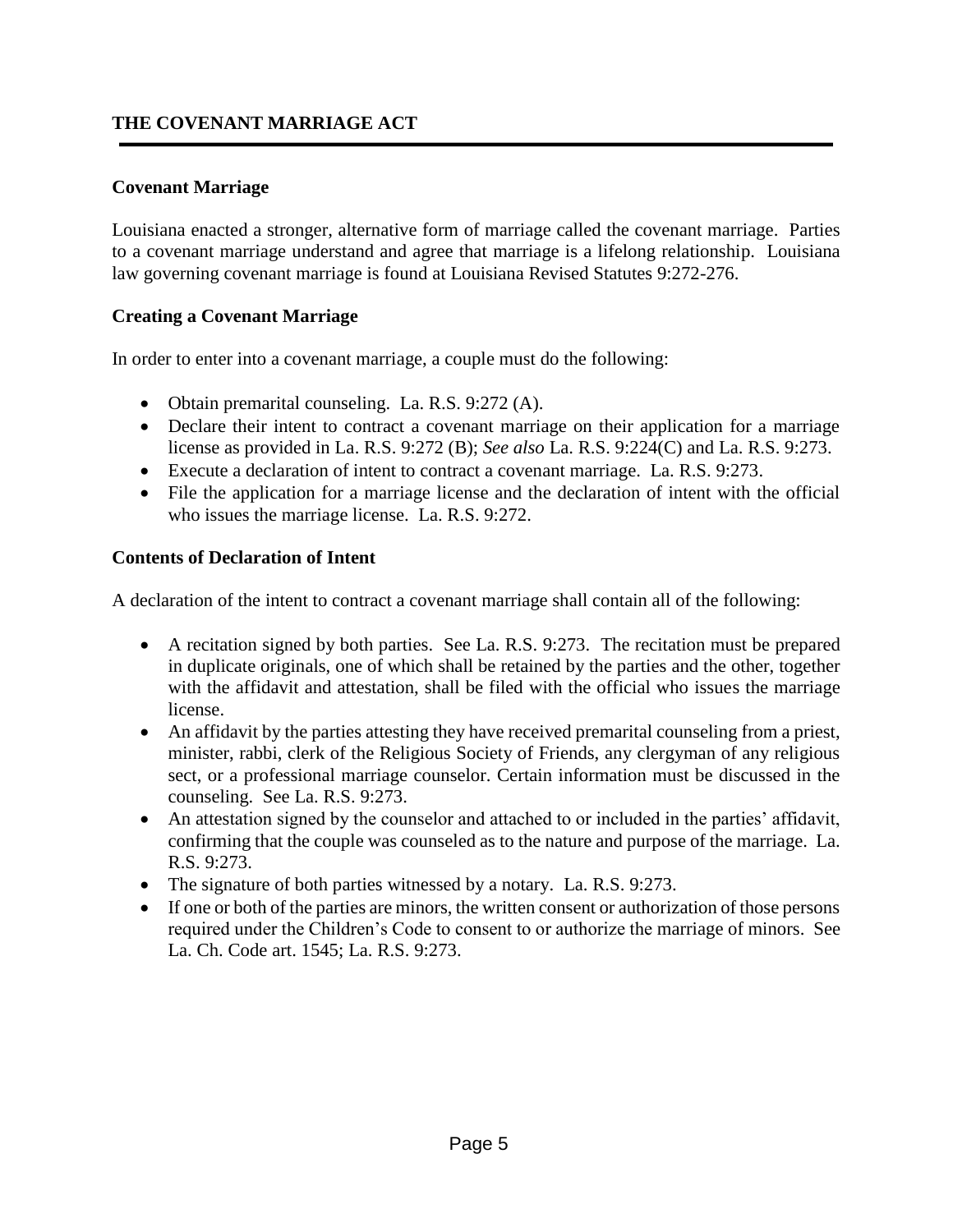# **Applicability to already married couples**

Married couples may convert their marriage into a covenant marriage. This is accomplished by executing a declaration of intent to designate their marriage as a covenant marriage to be governed by the applicable laws. *See* La. R.S. 9:275 (C) for the required contents of the declaration.

The declaration of intent must be presented to the officer who issued the couple's marriage license and with whom the couple's marriage certificate is filed. If the couple was married outside of the state, a copy of the foreign marriage certificate shall be filed with the officer who issues marriage licenses in the parish where the couple is domiciled.

A declaration of the intent to designate a marriage as a covenant marriage shall contain all of the following:

- A recitation signed by both parties. La. R.S. 9:275.
- An affidavit by the parties attesting they have received premarital counseling from a priest, minister, rabbi, clerk of the Religious Society of Friends, any clergyman of any religious sect, or a professional marriage counselor. Certain information must be discussed in the counseling. *See* La. R.S. 9:275.
- An attestation signed by the counselor and attached to or included in the parties' affidavit, confirming that the parties were counseled as to the nature and purpose of the marriage. La. R.S. 9:275.
- The signature of both parties witnessed by a notary. La. R.S. 9:275.
- If one or both of the parties are minors, the written consent or authorization of those persons required under the Children's Code to consent to or authorize the marriage of minors. *See* La. Ch. Code art. 1545; La. R.S. 9:273.

### **Special incidents and effects of a covenant marriage**

The law provides that spouses to a covenant marriage are subject to all of the laws governing married couples generally and special rules governing covenant marriage. La. R.S. 9:293-298. The special rules imposed by covenant marriage include the following:

- Spouses owe each other love and respect, and they commit to a community of living. Each spouse should attend to the satisfaction of the other's needs.
- Spouses are bound to live together, unless there is a good cause otherwise.
- Spouses determine the family residence by mutual consent, according to their requirements and those of the family.
- The management of the household is the right and the duty of both spouses.
- Spouses by mutual consent after collaboration shall make decisions relating to family life in the best interest of the family.
- Spouses are bound to maintain, teach, and educate their children born of the marriage in accordance with their capacities, natural inclinations, and aspirations, and shall prepare them for their future.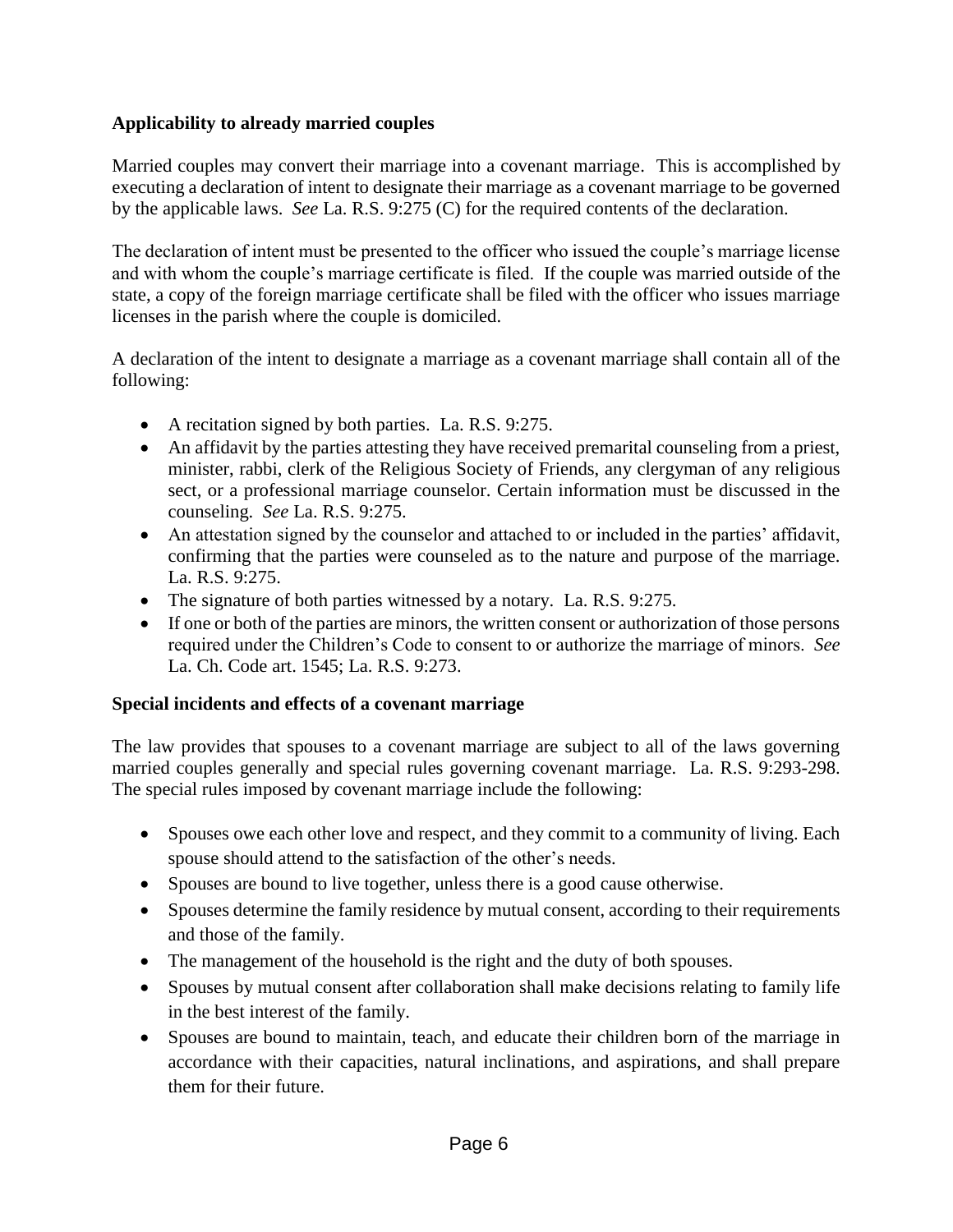### **Grounds for divorce in a covenant marriage**

An extremely important effect of covenant marriage is that there are a limited number of reasons or grounds for divorce*. See* La. R.S. 9:307; La. Civ. Code arts. 102-103. In entering into covenant marriage, spouses voluntarily declare that if there are difficulties, they commit to take all reasonable efforts to preserve their marriage, including marriage counseling. La. R.S. 9:273. According to legal commentaries, this declaration is a legally binding obligation on the spouses. Not only is formal marital counseling to be undertaken, but also all other reasonable steps are to be taken. These steps could include a myriad of other religious and non-religious assistance to the preservation of the marriage. Whether any one step or effort is reasonable is a factual determination and will depend on all the circumstances.

Subsequent to the parties obtaining counseling, a judgment of divorce from a covenant marriage may be only be obtained upon proof of the following grounds:

- The other spouse has committed adultery.
- The other spouse has committed a felony and has been sentenced to death or imprisonment at hard labor.
- The other spouse has abandoned the matrimonial domicile for a period of one year and constantly refuses to return.
- The other spouse has physically or sexually abused the spouse seeking the divorce or a child of one of the spouses.
- The spouses have been living separate and apart continuously without reconciliation for a period of two years.
- The spouses have been living separate and apart continuously without reconciliation for a period of one year from the date of the judgment of separation from bed and board was signed.
- If there is a minor child or children of the marriage, the spouses have been living separate and apart continuously without reconciliation for a period of one year and six months from the date the judgment of separation from bed and board was signed; however, if abuse of a child of the marriage or a child of one of the spouses is the basis for which the judgment of separation from bed and board was obtained, then a judgment of divorce may be obtained if the spouses have been living separate and apart continuously without reconciliation for a period of one year from the date the judgment of separation from bed and board was signed.

# La. R.S. 9:307(A).

# **Grounds for a judgment of separation from bed and board**

Instead of an immediate divorce, and subsequent to the parties obtaining counseling, a spouse may obtain a separation from bed and board. A separation from bed and board in a covenant marriage does not dissolve the bond of matrimony, since the separated husband and wife are not at liberty to marry again; but it puts an end to their conjugal cohabitation, and to the common concerns, which existed between them. See La. R.S. 9:309(A).